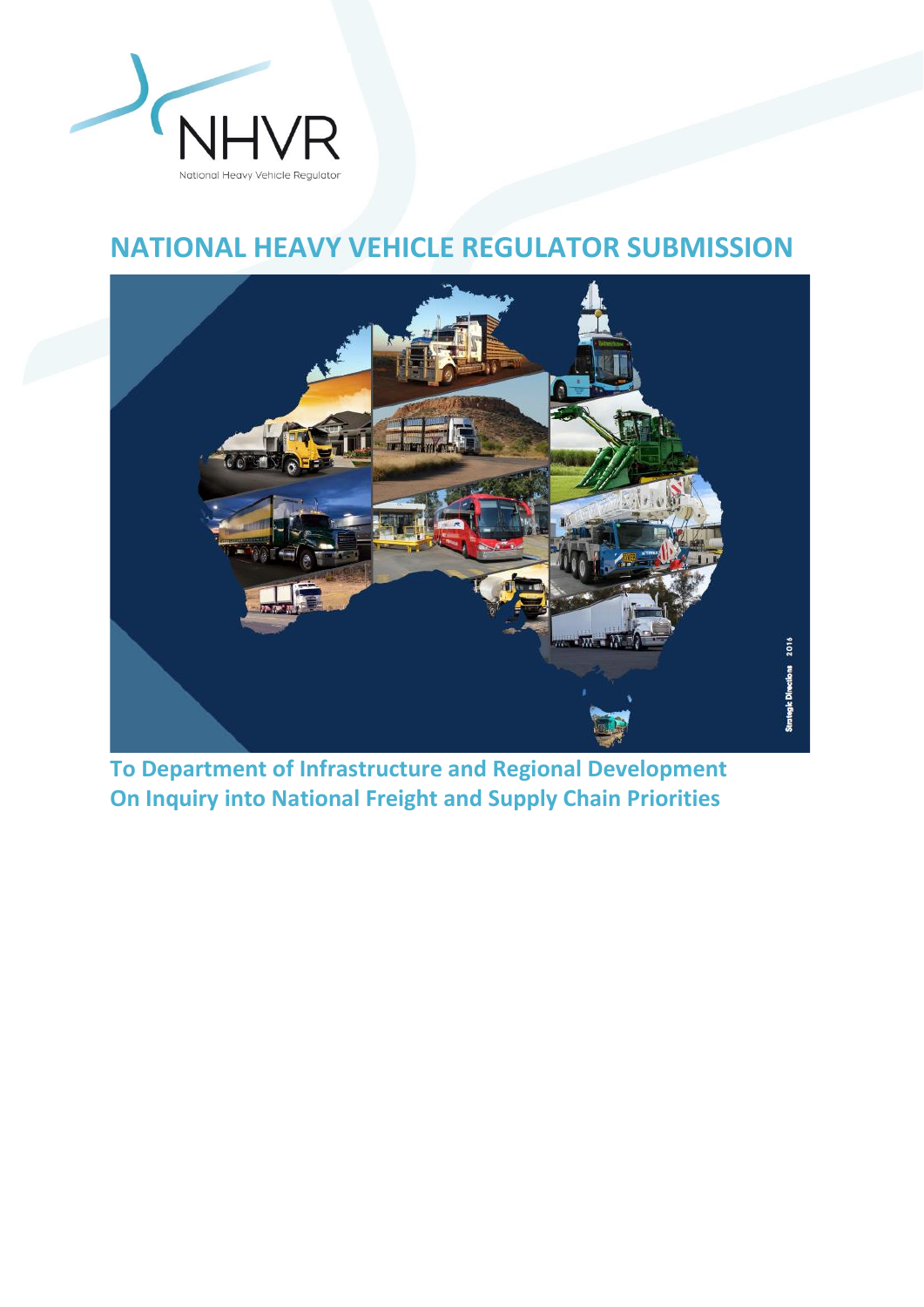## **Introduction**

The NHVR fully supports the development of a National Freight and Supply Chain Strategy, with a focus on a growing Australia. We congratulate the Australian Government for taking this initiative and welcome the opportunity to put forward our submission.

We want to be an integral part of the future Australian success story and we believe that a safer and more productive supply chain, in an environment where our freight task is set to increase by more than 25 per cent<sup>1</sup> in the next decade, is crucial to ensuring our global and regional competitiveness.

We are at a critical point in how we plan our freight and land transport networks. The NHVR in its inception was tasked with delivering red tape reduction and improved road safety to the Australian people and economy.

Our organisation and the achievement of this agenda has come a long way since the Regulator opened for business in 2013, but there is much more that can be achieved with the right policy settings and actions from governments.

The NHVR is available to appear at any public hearings and forums related to the development of the final Strategy. For further information, please contact Tanya McDonald, Executive Director, Strategy and Stakeholder Relations on (07) 3309-8654, or via [Tanya.McDonald@nhvr.gov.au](mailto:Tanya.McDonald@nhvr.gov.au)

#### **Our Vision**

Our vision is for a safe, efficient, productive heavy vehicle industry serving the needs of Australia.

#### **Our Mission**

Through leadership and advocacy we administer a national statutory system to deliver streamlined regulatory services and administration to the heavy vehicle road transport sector, minimising regulatory burdens while fostering greater safety and productivity.

### **About this Submission**

The NHVR submission is unique in the sense that we are an industry regulator putting forward our view of how we see the future state of heavy vehicle regulation and its impact on freight movement and the Australian way of life. Our submission addresses key priority areas for road freight reform and provides, through our recommendations, a pathway for achieving them.

 $\overline{a}$ 

<sup>1</sup> National Transport Commission (2016), *Who Moves What Where: Freight and Passenger Transport in Australia*, [https://www.ntc.gov.au/Media/Reports/\(D62E6EFC-36C7-48B1-66A7-DDEF3B04CCAE\).pdf](https://www.ntc.gov.au/Media/Reports/(D62E6EFC-36C7-48B1-66A7-DDEF3B04CCAE).pdf)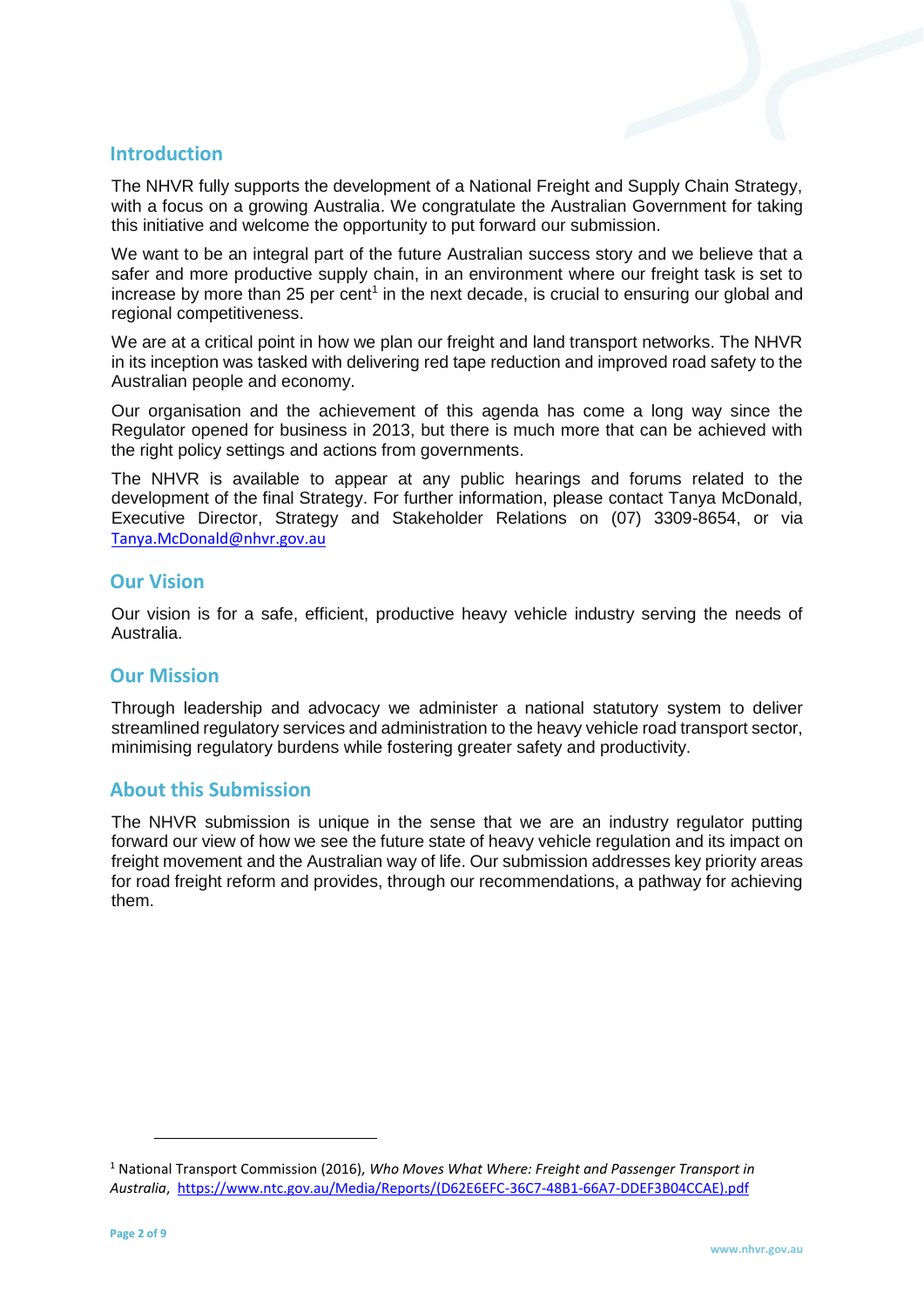# **Key Recommendations – Quick Wins to Deliver Road Freight Reform**

#### **It is recommended Australian governments work with the NHVR to:**

- 1. Undertake review of the Performance Based Standards Scheme with a view to streamlining and improving the design approvals and access permitting process for innovative vehicles.
- 2. Establish a Key Freight Routes and National Notices Working Group consisting of the NHVR and jurisdictions to ensure this work is prioritised to deliver strong heavy vehicle access outcomes.
- 3. Support the NHVR in improving the identification of key freight networks through permit data from the NHVR Road Manager Access Portal and use this information to better inform investment decisions.
- 4. Provide continued support for the National Compliance Information Scheme to improve NHVR and jurisdictional enforcement and monitoring capability.
- 5. Provide continued support for delivering EWDs within the NHVR's assurance framework.

## **Key Recommendations – Strategic Actions to Deliver Road Freight Reform**

#### **It is recommended Australian governments work with the NHVR to:**

- 1. Include a remit within the Productivity Commission's planned review of national transport regulation reforms to assess the effectiveness of the Heavy Vehicle National Law in delivering the NHVR's reform agenda.
- 2. Ensure State and Local planning instruments take into consideration the efficiency of freight movement.
- 3. First develop national standards and criteria for the assessment of critical freight infrastructure, including bridges and local roads and then undertake an assessment program to identify a priority list of infrastructure blockages on key freight routes.
- 4. Longer term funding certainty for the Regulator through payment on actual revenue collected from the regulatory component of heavy vehicle registration charges.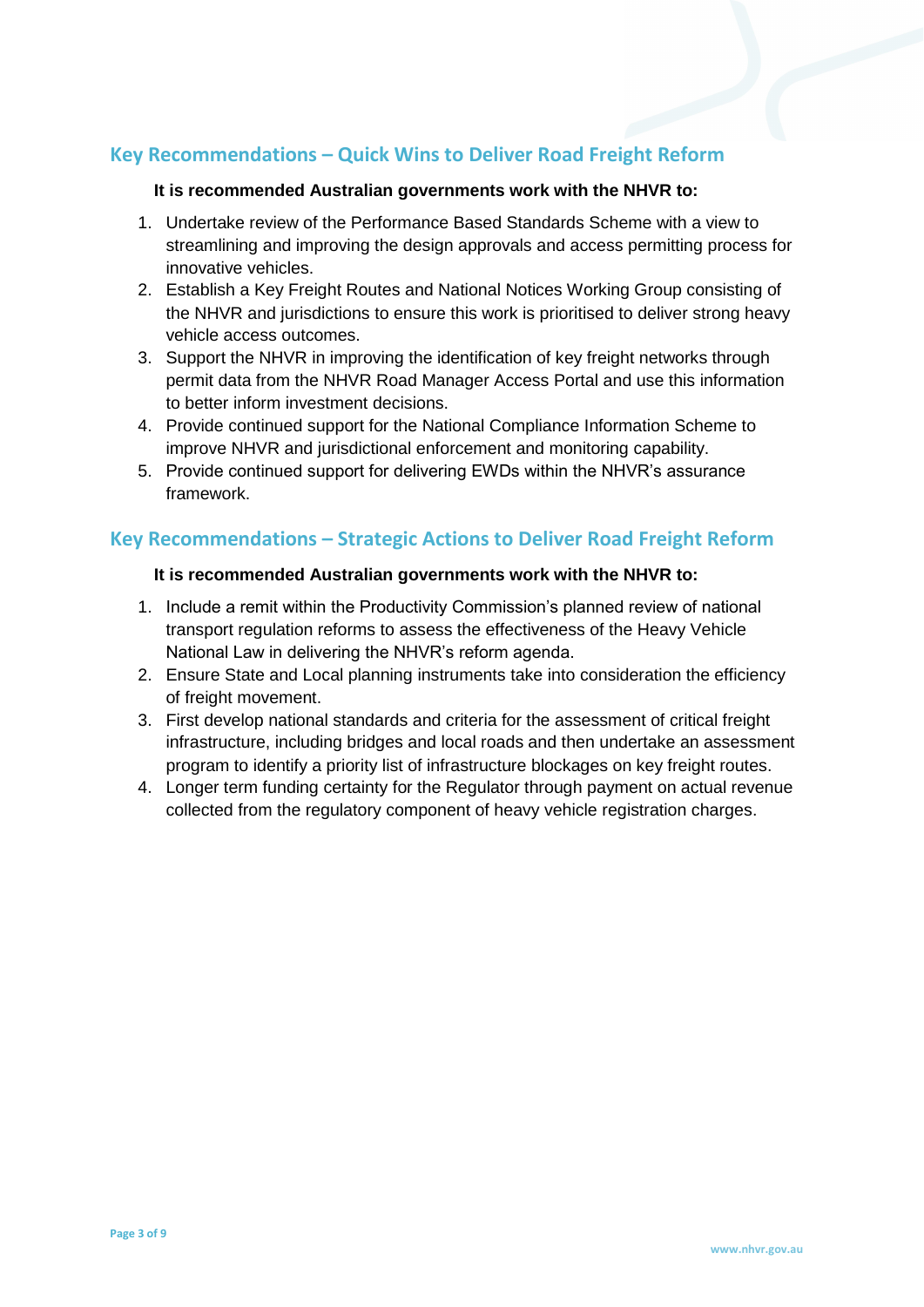# **Case for action on road freight reform**

Efficient transport networks drives productivity and our economy's competitiveness. Our producers, manufacturers and ultimately consumers pay the real costs of transport.

According to an assessment by the National Transport Commission  $(NTC)^2$  improved access for heavy vehicles alone can deliver \$7 billion in benefits through the reduction of time and cost for the heavy vehicle industry (with flow on benefits to other parties in the supply chain) in applying for and obtaining permits and eliminating duplication in regulatory functions.

These benefits will only be realised through Australian governments working with the NHVR and industry to deliver on our reform agenda.

This submission identifies four priority areas for road freight reform.

- 1. Reducing red tape for government and industry.
- 2. Delivering increased access and greater use of higher productivity road freight vehicles.
- 3. Improving truck safety outcomes through better regulation and enforcement.
- 4. Use of data and information technology to deliver improved safety and efficiency outcomes.

## **PRIORITY ONE: Reducing red tape for government and industry**

In establishing the NHVR the Australian Government identified flow-on benefits to the Australian economy from our red tape reduction agenda of up to \$30 billion over the next 20 years.

Key to delivering these benefits are the AccessCONNECT program to reduce the time it takes to lodge applications for and process heavy vehicle access permits, and the National Harmonisation Program (NHP) to reduce the needs for permits to access roads altogether.

The AccessCONNECT customer portal enables operators to spend more time doing business rather than filling out paperwork. In the 12 months since being rolled out in August 2016, it has been the conduit for 99 per cent of access permits from heavy vehicle operators and seen 23,000 successful applications. The system has been online 100 per cent of its designated availability time without any outages. This has saved heavy vehicle operators significant amounts of time in lodging access applications.

AccessCONNECT – Road Manager Portal will soon be rolled out to state and local road managers with a view to achieving significant reductions in the time it takes for road managers to assess permit applications.

The NTC estimates productivity gains of  $$8.74$  billion<sup>3</sup> can be achieved through the introduction of harmonised interstate regulation, added to that the 'first and last' mile of many heavy vehicle journeys is vital for local productivity and to keep the country moving.

To that end the NHP has delivered several nationally harmonised notices including a National Class 1 Special Purpose (SPV) notice, a Multi-State Class 1 Load Carrying Vehicles Dimension Exemption Notice, a Multi-State Class 1 Load Carrying Vehicles Mass Exemption Notice and a National class 2 PBS level 1 and 2A truck and dog trailer.

The estimated benefit to the economy of the National Class 1 SPV notice is \$130 million over

 $\overline{a}$ 

<sup>&</sup>lt;sup>2</sup> NTC (2011), Heavy Vehicle National Law: Regulation Impact Statement,

[https://www.ntc.gov.au/Media/Reports/\(93553E07-FCA8-7238-D6B9-4D1CEF88ECE3\).pdf](https://www.ntc.gov.au/Media/Reports/(93553E07-FCA8-7238-D6B9-4D1CEF88ECE3).pdf)  $3$  Ibid.,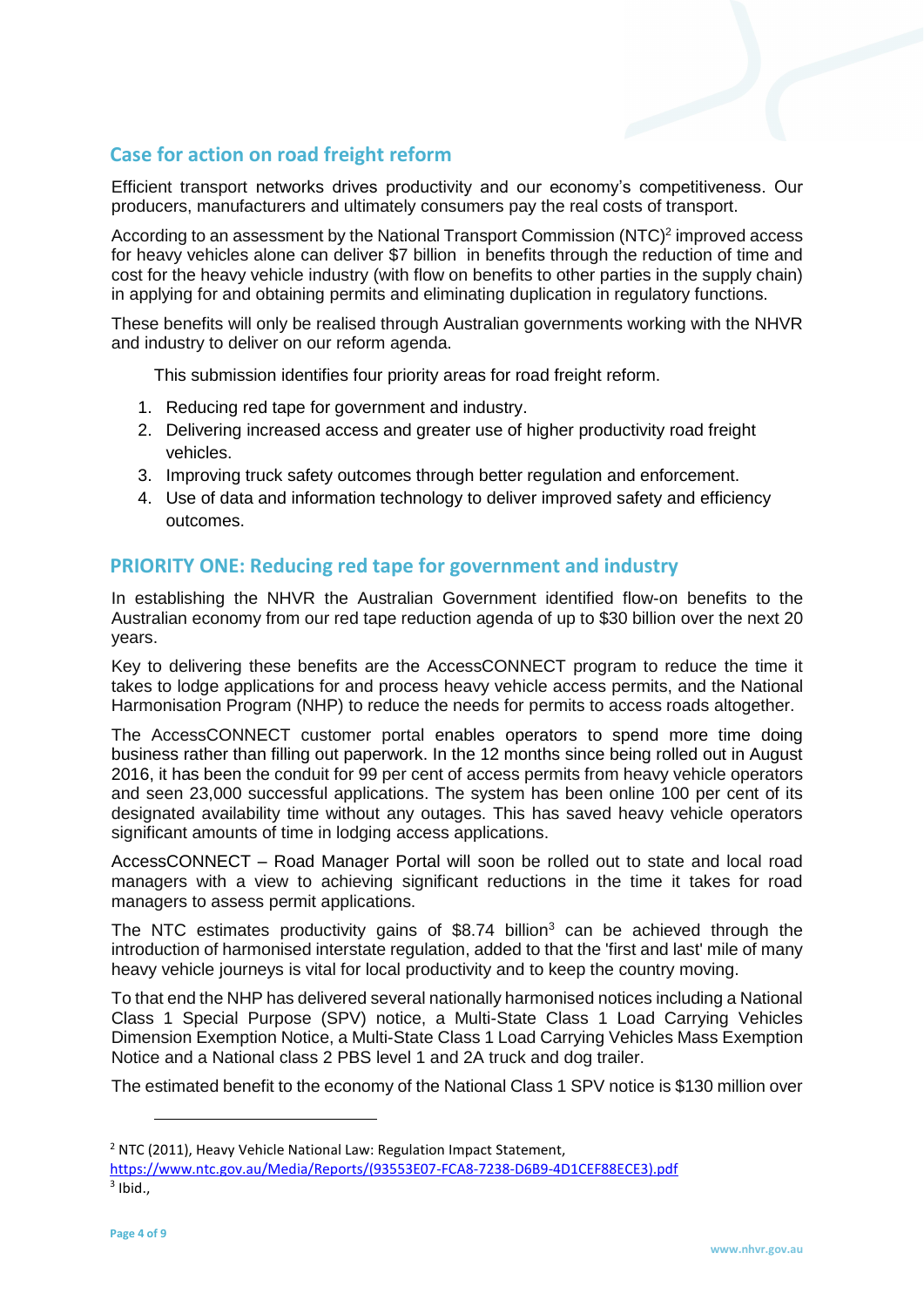20 years. This notice will remove approximately 1,600 permits in Queensland alone each year, decrease vehicle downtime and reduce administration costs across Australia.

The NHVR has moved to build on this success and is developing national notices that will see the introduction of:

- A new National Higher Mass Limits (HML) Declaration
- An improved National Class 2 B-double Notice
- An improved National Class 2 Road Train Notice
- A new Class 1 Agricultural Vehicle and Combination Notice.

This work will deliver national networks for HML, B-doubles and Road Trains.

The NVHR is actively engaging Road Managers through regional fora, individual visits and the production of documentation relevant to heavy vehicles and heavy vehicle access.

#### **RECOMMENDATION: Establish a Key Freight Routes and National Notices Working Group consisting of the NHVR and jurisdictions to ensure this work is prioritised to deliver strong heavy vehicle access outcomes.**

Access decision making can also be adversely affected by state and local planning instruments. As settlement and densification encroaches on traditional freight routes and intermodal access points it is important to retain freight gateways as enablers of the delivery of critical supplies to our urban populations.

Similarly new developments should include a minimum level of access for heavy vehicles freight movements. If local and state based planning schemes incorporate this principle it will reduce the need for permits in the future.

#### **RECOMMENDATION: Ensure State and Local planning instruments take into consideration the efficiency of freight movement through the gazettal of key first and last mile access networks.**

#### **PRIORITY TWO: Delivering increased access and greater use of higher**

#### **productivity road freight vehicles**

The NHVR's efficiency as a regulator is greatly hampered by the pace of reform regarding heavy vehicle access decisions. Heavy vehicle operators continue to highlight access issues as their number one efficiency concern with a number of regulatory inconsistencies still existing in Australia both within and across jurisdictional borders.

The NHVR envisions a future state where permits are required by exception, rather than as a rule. Improved use of the road freight network, particularly through improved end to end (origin to destination) connection solutions is critical to delivering significant economic benefits across the country. Lack of access in one per cent of a trip can destroy the productivity benefit that could be delivered to vital Australian industries due to access restrictions (or lack of response to access requests) on small road sections at either or both ends or the middle of the trip.

Critical access decisions affecting key freight networks are delegated to multiple road owners including local and state government, the railways, and irrigation authorities just to name a few. Road Managers do not have a regulatory obligation to respond to road access requests. Any such delays in Road Manager consent can result in unnecessary costs to operators and potentially drive operators to run illegally (without a permit).

The legislation does not include a regulatory obligation to respond to road access requests.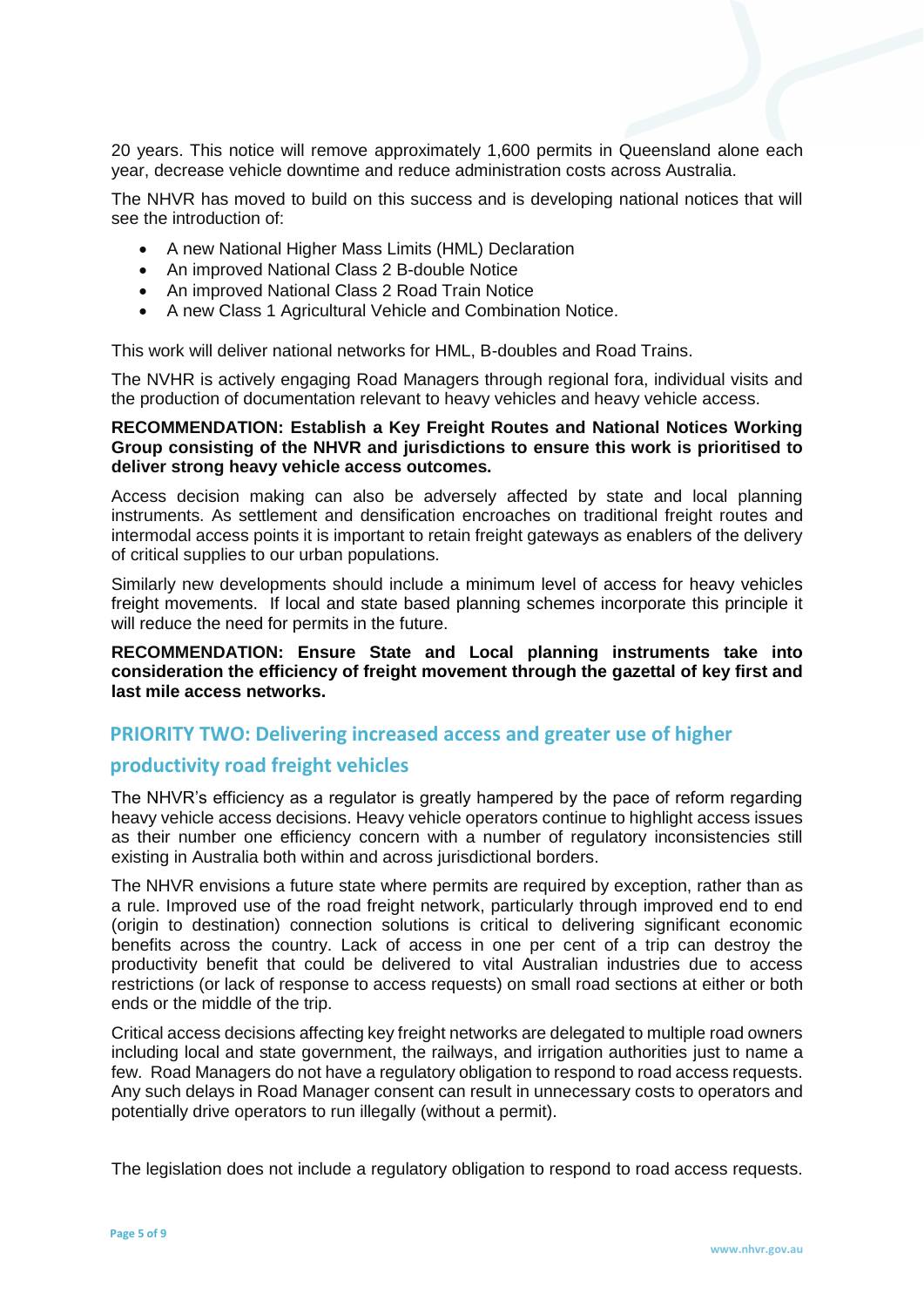While NHVR analysis suggests (available on request) there has been a marginal improvement in road manager consent times without fundamental changes to processes, opportunities for significant productivity gains are lost.

#### **RECOMMENDATION: Include a remit within the Productivity Commission's planned review of national transport regulation reforms to assess the effectiveness of the Heavy Vehicle National Law in delivering the NHVR's reform agenda.**

One of the key blockages impacting access to critical freight networks is the capacity to undertake assessment of local road freight infrastructure particularly bridges. An operator can receive different access outcomes for the same combination and freight task due to a different bridge assessment method being applied by road managers.

#### **RECOMMENDATION: First develop national standards and criteria for the assessment of critical freight infrastructure, including bridges and local roads and then undertake an assessment program to identify infrastructure blockages on key freight routes.**

Under the HVNL the NHVR has oversight of Performance Based Standards (PBS), a national heavy vehicle scheme designed to offer the heavy vehicle industry the potential to achieve higher productivity and safety through innovative and optimised vehicle design. In laymen's terms this means moving more with less vehicle movements in safer vehicles.

The PBS scheme can deliver productivity gains of up to 100 per cent for some combinations of vehicles<sup>4</sup> and safety improvements, particularly to the drivers PBS vehicles on average of 60 to 70% over conventional combinations.<sup>5</sup>

The PBS program has seen significant productivity benefits unlocked for operators and the recent decision by the Transport and Infrastructure Council to grant general access to PBS Level 1 vehicle has been assessed by the NTC as delivering almost \$1.5 billion in productivity benefits for the Australian economy.<sup>6</sup> This decision will also deliver safety benefits; increasing rigid heavy vehicle length by 2 metres could reduce fleet numbers from about 70,000 by up to 7 per cent or 5,000 fewer vehicles. More broadly, adopting 30 m B-double numbers could reduce their numbers from about 22,500 by up to 7.6 per cent or 1,700 fewer vehicles.

The case of the PBS scheme highlights the NHVR's potential to deliver significant benefits to industry and the community by getting the policy settings right. There are opportunities to further enhance the PBS scheme to ensure it continues to deliver for the Australian economy, particularly in relation to the processes that relate to the approval of PBS vehicle design and how this translates into access for these vehicles on state and locally managed roads. The measures of success for PBS are end to end approvals for PBS vehicles, how much of the network opens up for them and how this reduce costs for the heavy vehicle industry, and boosts productivity for the economy.

**RECOMMENDATION: The NHVR recommends a review of PBS with a view to streamlining and improving the design approvals and access permitting process for innovative vehicles.**

**PRIORITY THREE: Improving road safety outcomes through better regulation**

 $\overline{a}$ 

 $4$  NHVR (2013), Les Bruzsa – Freight 2013 presentation,

[http://www.freightweek.com.au/Portals/6/Documents/Presentations%20for%20web/Road%20Transport%2](http://www.freightweek.com.au/Portals/6/Documents/Presentations%20for%20web/Road%20Transport%20Trends%200845Bruzsa.pdf) [0Trends%200845Bruzsa.pdf.](http://www.freightweek.com.au/Portals/6/Documents/Presentations%20for%20web/Road%20Transport%20Trends%200845Bruzsa.pdf)

<sup>5</sup> Austroads (2014), Quantifying the Benefits of High Productivity Vehicles, <https://www.onlinepublications.austroads.com.au/items/AP-R465-14>

<sup>6</sup> NTC (2017), *Increasing heavy vehicle volumetric load capacity without increasing mass limits*, National Transport Commission, Level 15/628 Bourke Street Melbourne.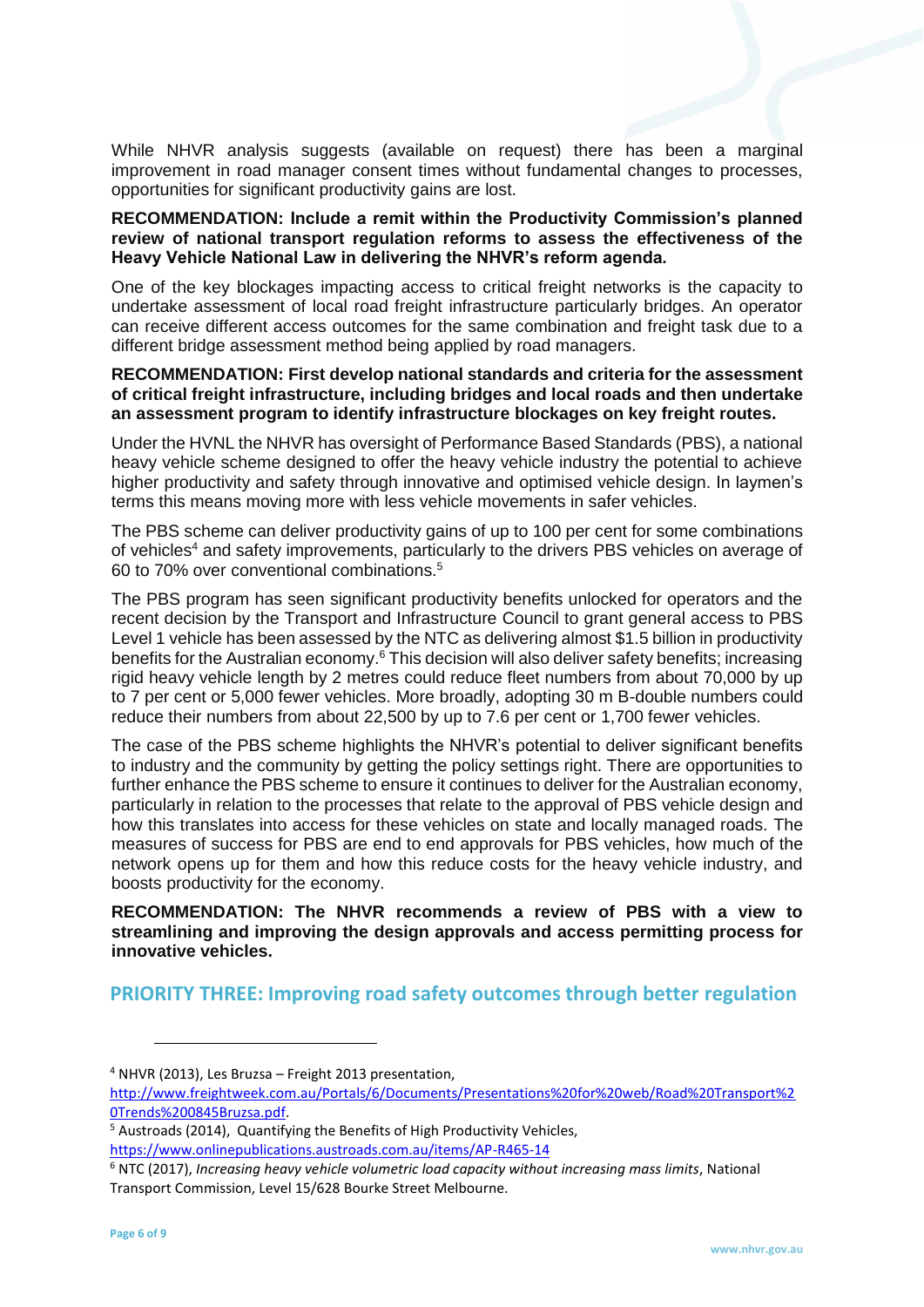## **and enforcement.**

The NHVR envisions a future state where we can work with industry to keep freight moving efficiently on our roads while ensuring safety. The key to achieving this goal in regulation and enforcement is through targeted enforcement.

Upcoming changes to Chain of Responsibility (CoR) legislation under the HVNL constitute a significant step forward in widening the scope of responsibility for heavy vehicle safety in the supply chain.

The reforms aim to complement heavy vehicle and national workplace safety laws, and place a positive duty of care on all heavy vehicle supply chain parties. At the same time

these changes will serve the dual purpose of red tape reduction through the replacement of existing prescriptive obligations.

Changes to CoR legislation demonstrate the benefits to efficiency and road safety that can be driven through enhancement of the NHVR's regulatory capability through changes to the HVNL. As the NHVR continues to mature as a regulator there is a clear need for an reevaluation of the HVNL and how it can be enhanced to deliver better road safety and efficiency.

#### **RECOMMENDATION: Include a remit within the Productivity Commission's planned review of national transport regulation reforms to assess the effectiveness of the Heavy Vehicle National Law in delivering the NHVR's reform agenda.**

Leading road freight companies are continually investing in up to date data and information technology systems to deliver benefits to their customers and in turn, the Australian economy.

Collectively, there is far greater scope for governments to leverage and "share" the benefits from this massive investment in relation to the challenge of better managing the heavy vehicle freight task. This would be achieved through adopting a more collaborative approach to obtaining access to company data and combining it with government collected data to achieve better regulatory outcomes.

The NHVR is in a unique position as a regulator (rather than a road manager) to re-set and reframe the conversation and partnership in this area to ensure we adopt 'smarter' ways to gain access to these company and government "tools" and importantly to make sure they are linked to improved national economic and safety outcomes.

Understanding the nature of the freight task for heavy vehicles is a key priority for the NHVR. Major projects being delivered by the NHVR focus on understanding the national picture for heavy vehicles; who is moving on our roads, when they are moving and whether they are doing so in compliance with regulation.

The NHVR is delivering four major regulatory technology projects in the coming years which will underlie the three priorities outlined thus far in this submission:

- Road Manager Portal
- National Heavy Vehicle Registration Project
- National Compliance Information System
- Electronic Work Diaries
- Safety and Compliance Regulatory Platform

This makes the use of data and information technology a priority for the NHVR and for the National Freight and Supply Chain Strategy.

*Introduction of Road Manager Portal*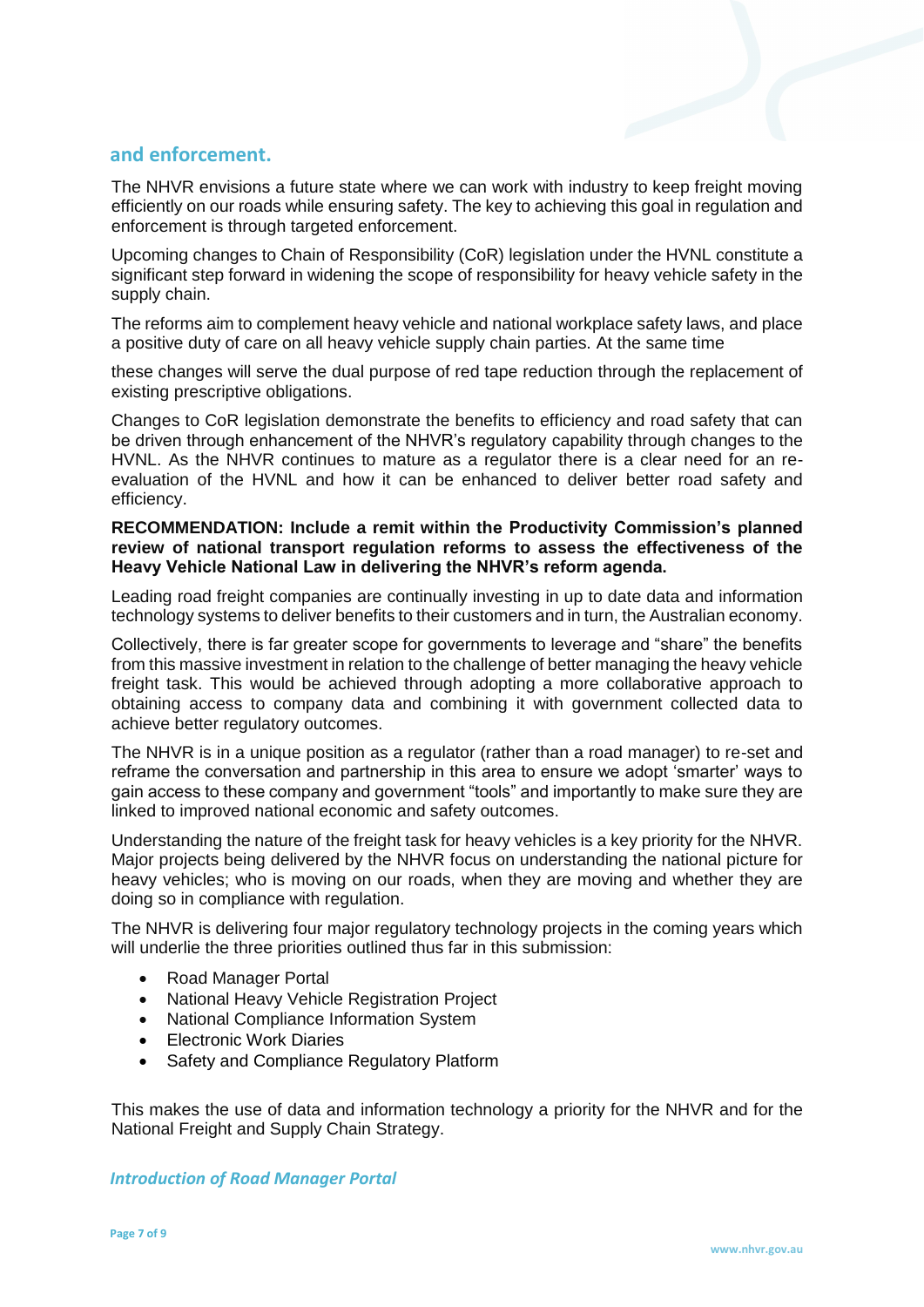As a first step and for the first time, the NHVR is in a position to provide a 'bottom up' evidence-based view of where freight is actually moving.

Through the introduction of the Road Manager Portal as part of the AccessConnect program in the coming months, the NHVR can link road access application data from operators (containing information such as combination type and mass) to sections of road across Australia and individual assessment outcomes (approvals and denial reasons).

This will allow the NHVR to identify networks with high volumes of applications (priority freight routes) and highlight where major freight disconnects exist in them. This real data (from industry) can be provided to jurisdictions and planning bodies such as Infrastructure Australia to better inform infrastructure investment decisions.

**RECOMMENDATION: Support the NHVR in improving the identification of key freight networks through access application data from the NHVR Road Manager Access Portal and use this information to better inform investment decisions.**

#### *National Heavy Vehicle Registration Project*

The introduction of a national registration scheme for heavy vehicles 1 July 2018 is the first time there will be a national data set for heavy vehicles.

National registration will drive efficiency for the heavy vehicle industry, improve regulatory function for the NHVR and improve road safety through:

- The removal of registration labels and stickers.
- Issuance by jurisdictions of national plates for new registrations.
- Common expiry dates for fleet operators.
- Seamless interstate registration transfer under the national scheme.

The provision of clean and consistent data from all jurisdictions and the integration of this data across regulatory technology functions operated by the NHVR, including the National Compliance Information System, will enable targeted enforcement with a focus on improving compliance and safety throughout the industry.

**RECOMMENDATION: Longer term funding certainty for the Regulator through payment on actual revenue collected from the regulatory component of heavy vehicle registration charges.**

#### *Safety and Compliance Regulatory Platform*

The NHVR's Safety and Compliance Regulatory Platform will enable data to be acquired from many sources, allowing the NHVR to collect and integrate intelligence to support national risk based regulatory compliance and safety activities.

The safety and compliance regulatory platform will integrate with the National Compliance Information System (NCIS).

#### *National Compliance Information System (NCIS)*

Through the introduction of the NCIS the regulator seeks to keep the national freight task moving by ensuring compliance better targets operators and behaviours that represent the greatest safety risk.

The NCIS network will monitor heavy vehicle travel times, registration status (through the